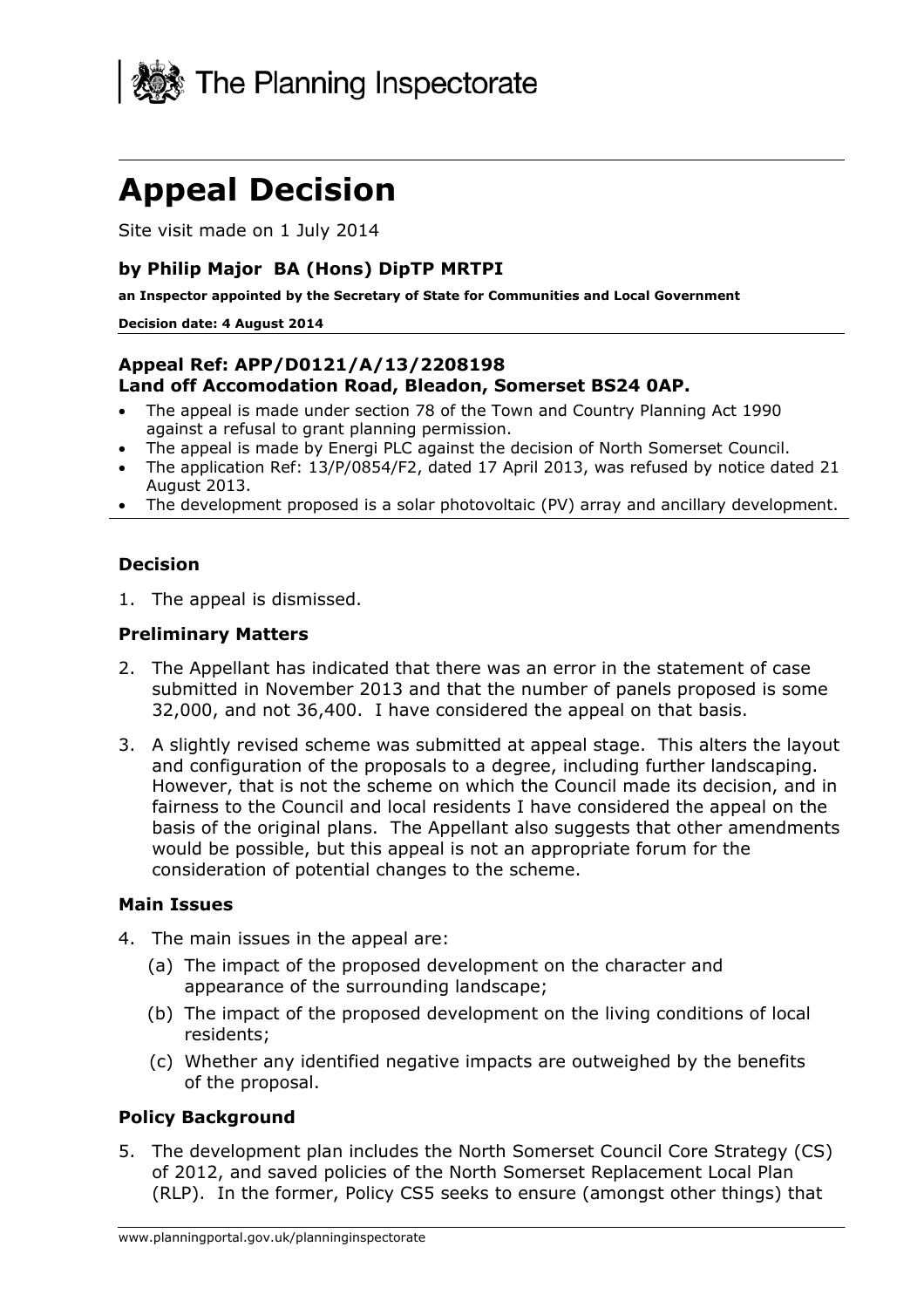the character of the landscape will be protected. In a similar vein Policy CS12 requires that proposals of all scales will be required to demonstrate sensitivity to the existing local character already established in an area. In the RLP Policy ECH/15 deals with the coastal zone on which the site sits. It seeks to ensure that in considering development proposals account will be taken of the likely impact on the coastal environment. There is no specific policy of the development plan brought to my attention which deals with developments of this nature. As such the development plan can be considered to be silent on this point.

- 6. The National Planning Policy Framework (NPPF) is supportive of renewable energy development and advises that development should be permitted if its impacts are (or can be made) acceptable. Where the development plan is silent (as here in relation to solar farms) it advises that planning permission should be granted for sustainable development unless any adverse impacts would significantly and demonstrably outweigh the benefits when assessed against the policies of the NPPF as a whole. Further guidance is provided in Planning Practice Guidance (PPG) of March 2014 which has replaced Planning Practice Guidance for Renewable and Low Carbon Energy (2013) referred to by the Appellant (though not changing the guidance to any material degree in relation to this case). The underlying theme is that renewable energy is to be welcomed if its impacts are acceptable, or can be made so. This is a consistent message of government guidance.
- 7. The Council has introduced a Supplementary Planning Document (SPD) on solar voltaic arrays dated November 2012. This document has been the subject of consultation and carries significant weight. It recognises the importance of renewable energy. Amongst the key significant impacts identified are landscape and visual impacts. One of the matters it raises is that it should not be possible to obtain extensive views of selected sites from sensitive public vantage points. I have also been referred to the North Somerset Sites and Policies Plan. This is an emerging plan and carries little weight at present.

## **Reasons**

## *Character and Appearance*

- 8. The appeal site is within the coastal zone between the Mendips and the sea. It carries no national or statutory designations and is Grade 3 agricultural land. In the North Somerset Landscape Character Assessment it is within the area known as the Bleadon Moor landscape character area. It lies adjacent to the Mendip Ridge landscape character area.
- 9. Bleadon Moor landscape is characterised by its flat low lying rural nature, with relatively large scale fields predominantly bounded by hedgerows. It has a network of lanes, dykes and ditches, and some minor intrusion from long established commercial enterprises. There are scattered pockets of dwellings and farms. The rising land of the Mendips is a notable feature to the north and east.
- 10. The character of the site as an integral part of Bleadon Moor is apparent from 2 particular vantage points. These are Purn Hill immediately to the north-east, and Uphill, to the north-west. The elevated viewpoints set the site in context for the viewer. The fields in which the PV panels would be installed currently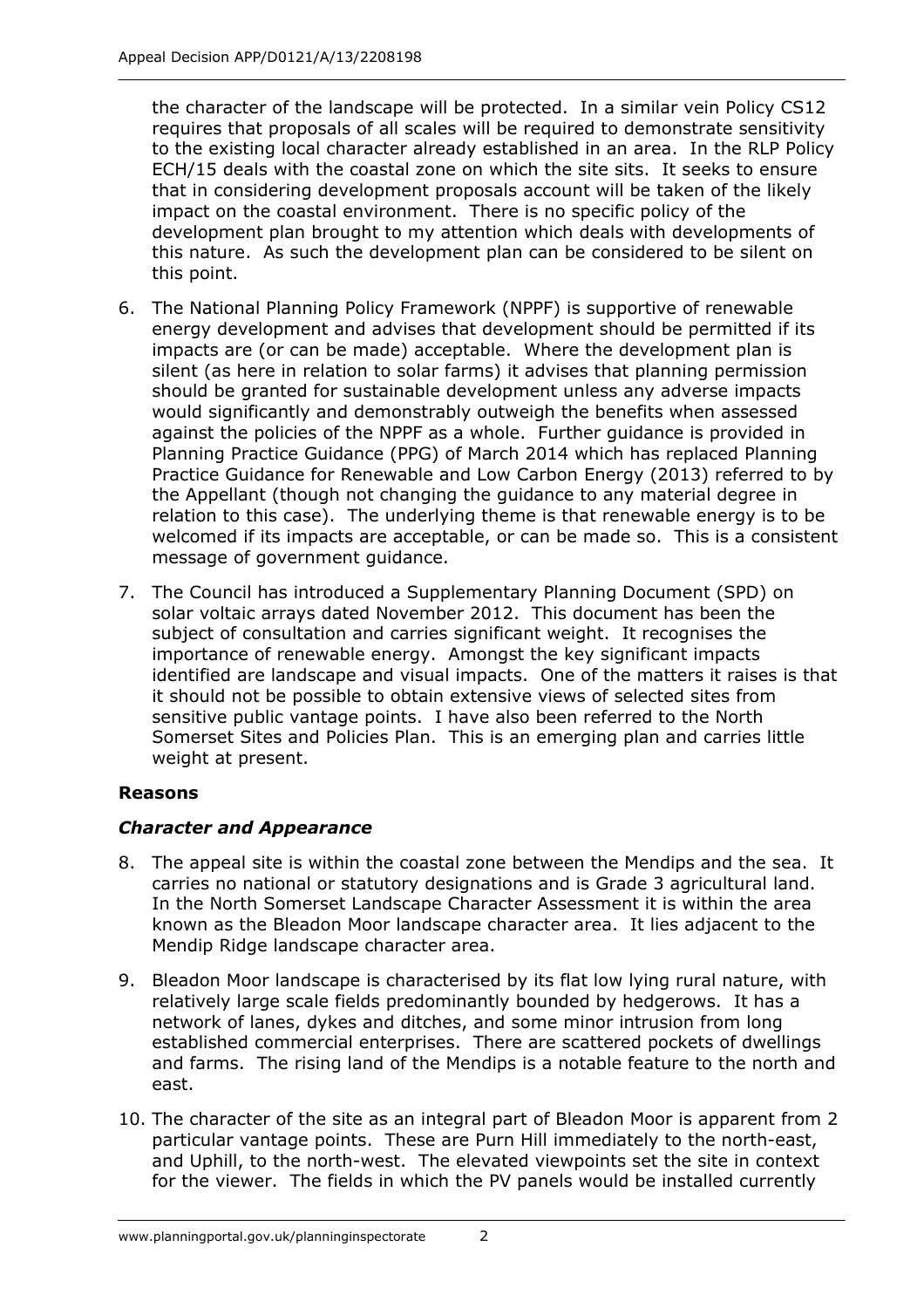nestle as part of the wider flat coastal zone and are wholly integrated within its established character. But the panels themselves would mark an important departure from that which exists.

- 11. A significant area of land would cease to be seen as agricultural in character and therefore would cease to contribute in that way to the character of the whole coastal zone. In its place would be serried ranks of dark and regular structures. These would be perceived as man made and alien to the existing characteristics which define Bleadon Moor. The almost industrial nature of the development would be at odds with the otherwise rural character and would be harmful to it. Although Bleadon Moor can be assessed as having a low to moderate sensitivity to change overall, the proposal is in a localised area which has greater sensitivity because of its location adjacent to higher ground. I assess that the development proposed would introduce a significant and harmful change. The character of the area would therefore be adversely affected by the proposal. It may be that other parts of Bleadon Moor may be suited to this type of development (that is a matter for others to assess in the light of any proposals coming forward) but this site has drawbacks because of its particular location.
- 12. Purn Hill gives the clearest public views into the site. These are available from the permissive footpath which runs across the hill. This is an important and valued local resource and the fact that there are areas where the appeal site is obscured by vegetation is of limited importance. Much of the pleasure of using the path is to enjoy the outward vistas. Those using Purn Hill will almost certainly only be there for the purposes of recreation or to enjoy its status as a Site of Special Scientific Interest. Those people (or receptors) can be rightly classified as having the highest level of sensitivity to any change. The change that would be observed would be marked.
- 13. Visual appreciation of the landscape as seen from Purn Hill would be seriously compromised. The eye would be drawn to the ranks of the PV array in the foreground, and the essence of the view across relatively unspoilt rural land would be harmed. I recognise that there are already some visual detractors in this view, but nothing of a scale such as that proposed. I consider that the visual impact of the scheme would be harmful and adverse, and of significant magnitude.
- 14. The effect from Uphill would be reduced by distance, but it would still be possible to see the development as a dark shape in the landscape, with a different colour and texture to that which exists. Although at a lower level than Purn Hill, there would still be some visual harm from this viewpoint.
- 15. I noted at my site inspection that views into the site from locations on Bleadon Moor itself are restricted. The site is bounded by hedgerows for the most part and any glimpses of the solar panels and other equipment from the surrounding low lying land would be quite fleeting. I also acknowledge that the proposed development would be intended to include supplemental planting to further limit impact. I do not consider that there would be unacceptably harmful impacts from these locations.
- 16. However, because of the elevated nature of nearby land open to the public I am satisfied that the proposal would introduce an unacceptably harmful intrusion into, and dilution of, the character of the landscape. It would also have an unacceptably harmful impact on the appearance and visual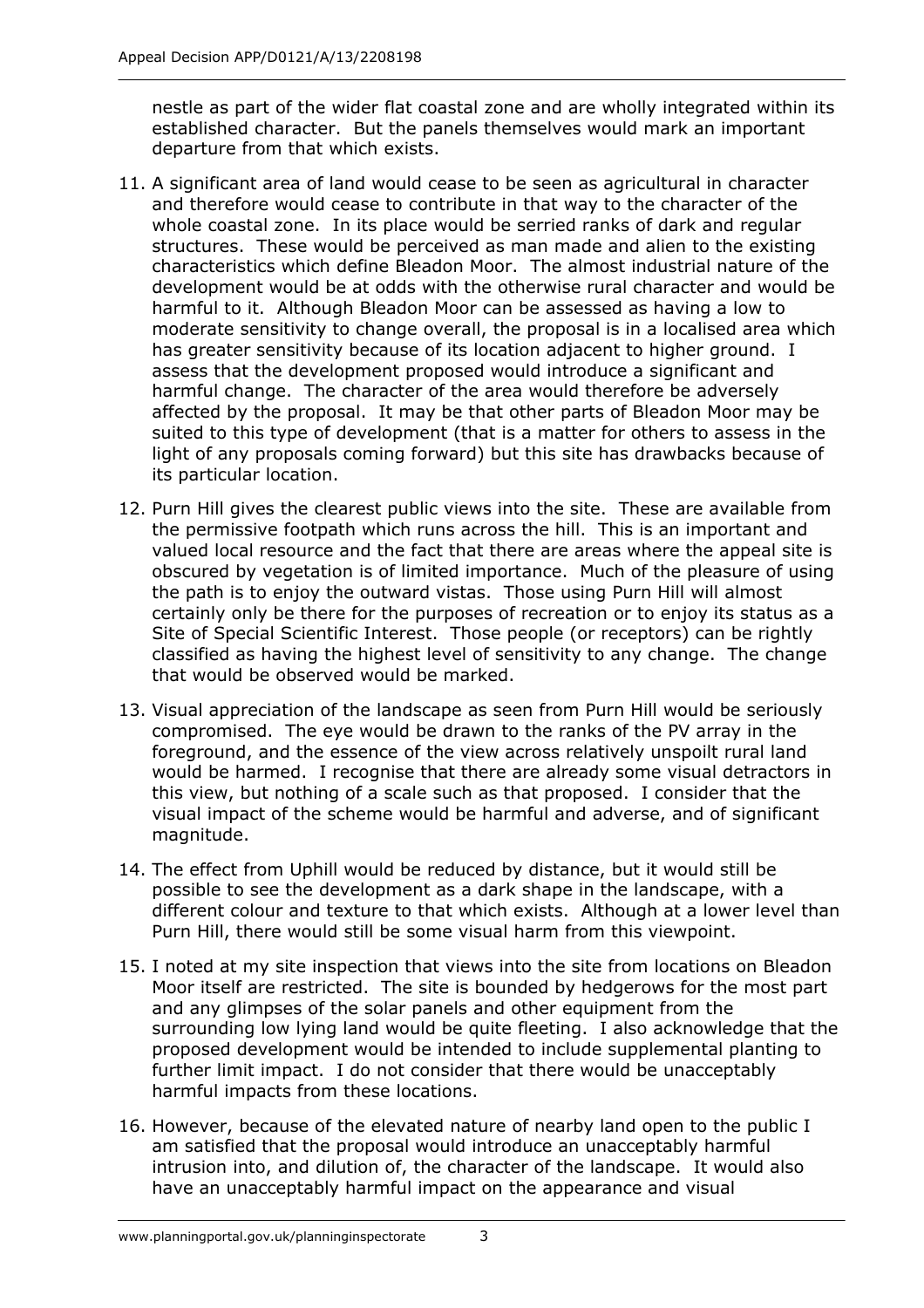appreciation of the landscape. In my judgement the impact could not be satisfactorily mitigated by additional planting and it would therefore remain for the life of the development. As a result there is conflict with CS Policies CS5 and CS12, and with RLP Policy ECH/15. There is also conflict with the objectives identified in the Council's SPD on solar voltaic arrays.

## *Living Conditions*

- 17. I was able to see at my site inspection that there are clear views from a number of residential properties over the land which would be occupied by the solar farm. These range from unrestricted views over the whole extent of the development to more restricted and partial views. Some are primarily available from gardens, whilst others are from principal habitable rooms.
- 18. It is a well accepted tenet of planning that there is no right to a view, and the simple fact of being able to see something which is objectionable to a viewer located on private land does not mean that permission should be denied. The crucial judgement is whether the proposed development would have such a dominating and overbearing influence that it would make a property such an unpleasant and unsatisfactory place to live that it would not be in the public interest to allow the development to proceed.
- 19. In this case the solar farm would be some distance from most of the dwellings (South Lodge on Toll Road would be one of the closest but would only see part of the development) and would be below the majority of them. The solar array would be prominent in views, but the remainder of the vista currently enjoyed, to Uphill, the sea, and to the south, would remain unchanged. I recognise the reservations expressed by local residents, but I cannot logically reach the threshold that any of the properties would be dominated by the array to the extent that there would be an unpleasant overbearing impact. In my judgement such an impact would not occur, albeit that some views from property would be altered significantly.
- 20. In addition, the dwellings concerned are mainly to the north and north-east of the appeal site. As such, the probability of glare or glint being a significant factor in any impact on the dwellings is slight. I do not accept that this would be a factor which should weigh against the proposal.
- 21. Taking these matters together I am satisfied that the proposed development would not be unacceptably harmful to the living conditions of local residents.

## **The Benefits of the Proposal and the Planning Balance**

- 22. There is strong support for renewable energy and the UK is committed to reducing  $CO<sub>2</sub>$  emissions. In this the proposal has the 'in principle' support of the NPPF and PPG. The UK Solar PV Roadmap of October 2013 and other government publications are material considerations which add weight to the case in favour of the proposal. So too is the fact that the development is estimated to produce sufficient power for about 2000 homes, and would reduce  $CO<sub>2</sub>$  emissions by an estimated 3533 tonnes per annum.
- 23. The fact that the site can be decommissioned and the land returned to its former state is not to be ignored either. That said, a development of this type would be likely to be in place for at least a generation or so, along with its impacts. Additionally, the land is not of the highest quality, and it could be used for grazing even with the array in place.